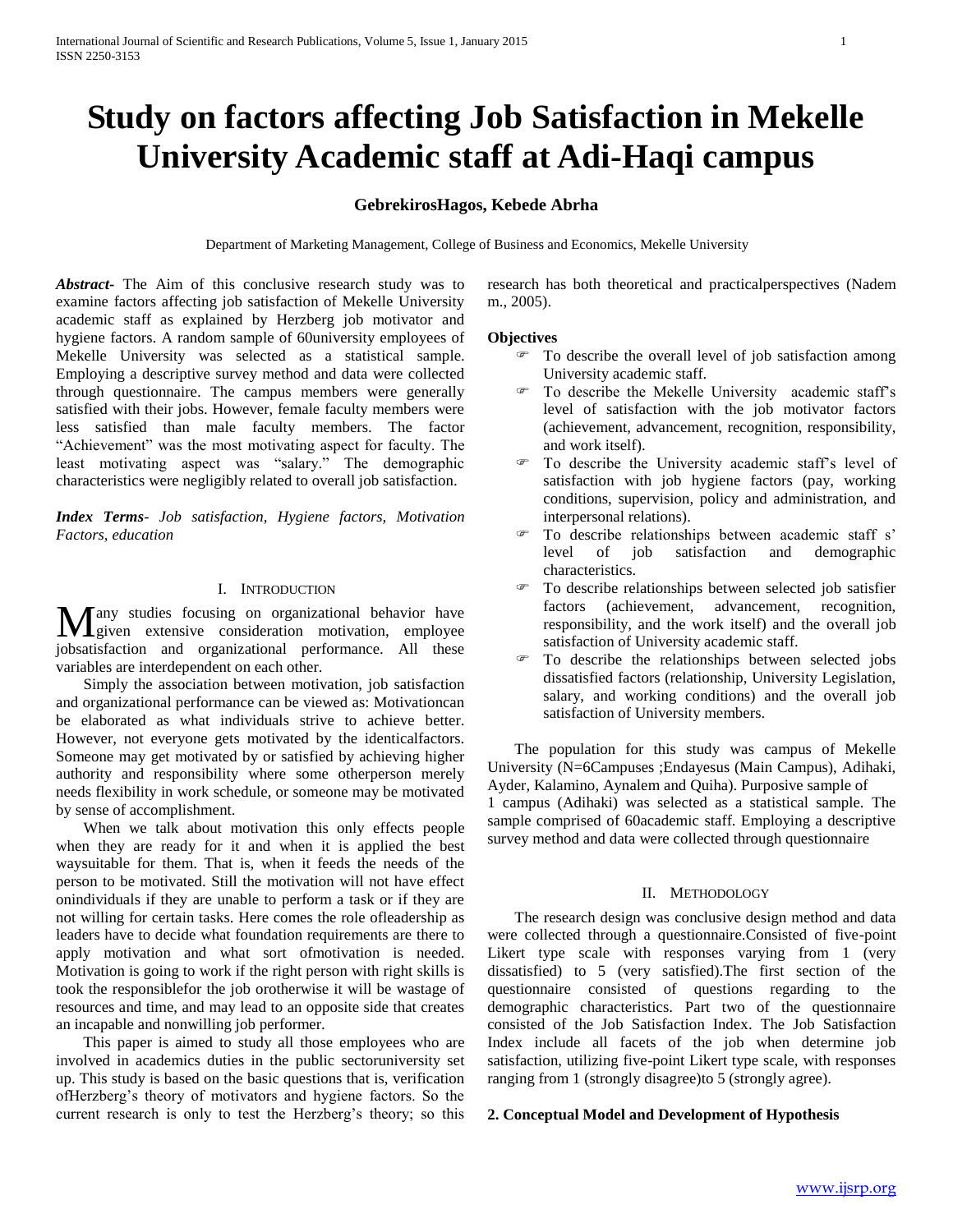Knowing job satisfaction requires study of great debates on this topic, one of the major contributories of this topic is Herzberg"s theory of motivation. This paper starts with the review of Herzberg"s theory of motivation and ends with the findings regarding job satisfaction in Public Sector University set up in Tigray, Ethiopia.

## *2.1 .Duality Theory of Job Satisfaction by Herzberg*

 The debate on job satisfaction started when Herzberg published his book *"THE MOTIVATION TO WORK" (1959*). This book was based on interviews conducted with engineers and financial Managers. The respondents were asked to recite a story about the event when they went exceptionally bad or exceptionally good. According to those situations he divided work dimensions in two elements Motivators and Hygiene factors. All those factors those caused exceptionally good feelingswere motivators and satisfying factors; achievement, recognition, work itself, responsibility, advancement, and growth.While recalling about the exceptionally bad events, they responded following points, administration of the company andits policy, supervisory behavior, relationship with superiors, working environment, salary, relationship with coworkers,relationships with subordinates, status, personal life, and safety measures.

 Herzberg described the above as Hygienefactors and related these events with external context of the work, and the motivators are going to deal with internalmind state. He compared his theory with traditional approach in motivation that assumes that salary, supervision orcompany policy leads employees towards higher job satisfaction. According to Herzberg job satisfaction is not throughimproving these 10 hygiene factors but by escalating the six motivators.

 Moreover, an absence of the motivator factors will not cause job satisfaction e.g. when employees were not offeredrecognition or achievement or any other motivator for their work this will not cause the dissatisfaction of job yet theyare not going to be motivated. The concept parallel to job satisfaction is not job dissatisfaction but no job satisfaction,and similarly opposite of job dissatisfaction is not job satisfaction but no job dissatisfaction.Herzberg"s theory was severely criticized and pointed out by various researchers, as Vroom (1964) this theory was making people uncovering themselves and making them good by attributing positive events to internal factors andnegative events to external events. Even (1964) also criticized his work as he said that this theory was based on alimited job range and examined only one aspect of the job attitude, but if critical incident method of interviewing isfollowed and used findings support the duality (Herzberg's) theory of job satisfaction.

## *2.2 Job Satisfaction*

 The concept and assessment of job satisfaction began in 1911 with the research of Taylor. Taylor (911) stated thatrewards like the earnings of the job, incentive payments, promotion, appreciation, and opportunities for progress couldlead to increased job satisfaction ( as cited by Aslan, 2001). Various researchers have defined the term job satisfaction.Wiener (1982) states that, job satisfaction is an attitude towards work-related conditions, facets, or aspects of the job.Feinstein (2000) was of the view that Job satisfaction is more of a response to a specific job or various aspects of thejob.

 Job satisfaction is an important element from organizational perspective, as it leads to higher organizationalcommitment of employees and high commitment leads to overall organizational success and development (Feinstein,2000) additionally growth, effectiveness and efficiency of the organization and low employees" intentions to leave theorganization (Mosadeghard 2000). Obstinately, dissatisfied individuals leave the organization and inflate the motivationof those staying there (Feinstein, 2000) and as a result workers loose performance and efficiency and might sabotage thework and leave the job (Sonmezer and Eryaman 2008).

 Various researchers have contributed their research findings from organizational set ups, in order to increase employeejob satisfaction and have given various suggestions to boost up the satisfaction. Feinstein (2000) says in order toincrease individual"s satisfaction level employees should be given advancement opportunities. Similarly changes inorganizational variables, such as pay scales, employee input in policy development, and work environment could thenbe made in an effort to increase organizational commitment and overall outcome. Elton Mayo found that interactionwithin the group is the biggest satisfier. Safety, relation to work and success are followed by intergroup relations(Bektas, 2003). Mosadeghard (2000) gave Job satisfaction dimensions like nature of the job, management andsupervision, task requirement, co-workers, job security, and recognition and promotion had more effect on employees'organizational commitment in organizational set up. Pensions and profit-sharing plans are positively associated with jobsatisfaction (Bender and Heywood, 2006). According to Stephen (2005), one would be wrong to consider one singlemeasure of job satisfaction and there may be number of reasons that need to be considered (Stephen 2005). He furtherfound that actual work was the biggest satisfier and working conditions were the least satisfier; job security was also bigdeterminant of job satisfaction. Penn et al. (1988) found that opportunity for professional development is the biggestdeterminant to differentiate satisfied and non-satisfied employees. An employee will be satisfied if he has reached theideals in his profession; he will develop positive feelings towards his profession (Sirin 2009).

 Absence of work life balance, lack advancement opportunities, work environment, lack of encouragement, lack ofrecognition may lead to stress, which ultimately causes dissatisfaction, burnout and finally increased turnover ratewithin organization (Ahmadi and Alireza, 2007). Job satisfaction is inversely related to burnout, intentions to leave theorganization (Penn et al. 1988). Job satisfaction is increased when income is greater than predicted income in educationsector (Bender and Heywood, 2006).

## *2.3. Job Satisfaction in University*

 Hagedorn (1994) tested a causal model among faculty at different stages of career development and found thatsatisfaction with salary, total work hours, and co-workers support affected the level of stress and ultimately satisfaction.

 Increased freedom and flexibility of academicians would have resulted in significantly greater job satisfaction (Benderand Heywood, 2006). According to Sonmezer and Eryaman (2008) Salary, social status, advancement, ability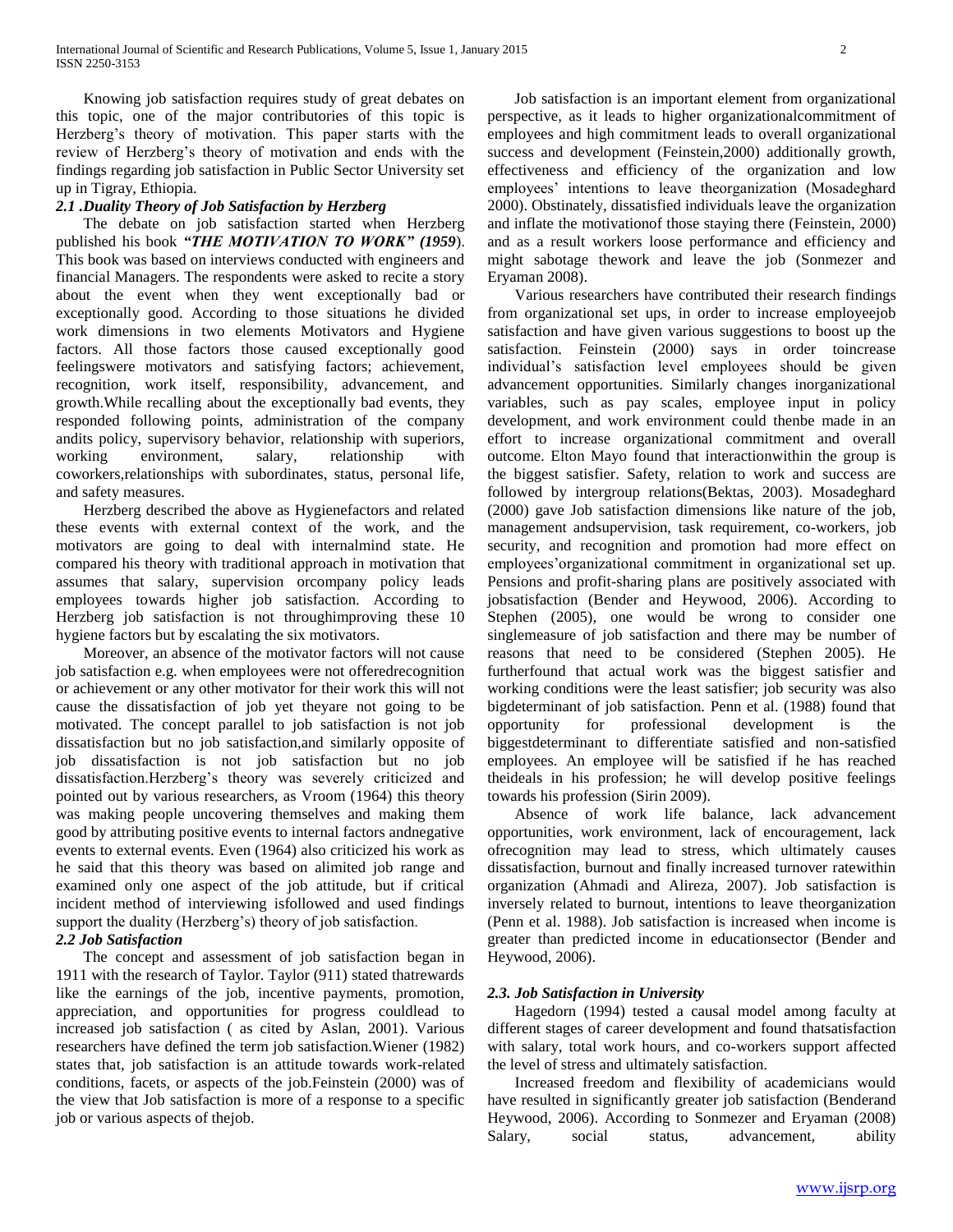utilization,administrative-employee relationship, creativity, security are the main factors that determine job satisfaction amongsteducation sector employees.

 The job satisfaction research among administrative staff generally found satisfaction is best predicted by work stresscaused by interpersonal relationships and the teamwork perceptions (Volkwein*et al.,* 1998). They found that teamworkhas a positive association with satisfaction and work stress caused by interpersonal relationships is negatively associatedwith satisfaction. Same results were witnessed by Volkwein&Parmley (2000) when they studies administrativesatisfaction and made a comparison between public sector and private sector universities. Element of teamwork, those aresame as Herzberg"s relationship with coworkers, is found to be positively associated with satisfaction confirming thetheory of Herzberg"s. Johnsrud& Rosser (1999) conducted research on middle level managers and witnessed thatperception of recognition, mobility, discrimination, and external relations, were the best explanatory variables of jobsatisfaction. Volkwein and Zhou (2003) found that organizational, environmental, and personal characteristics proved tobe less influential than features such as teamwork, job security, and interpersonal relationship. They concluded that""overall satisfaction is the product of a complex balance of many ingredients".

 In sum, none of the studies confirm or disconfirm Herzberg's duality theory. Almost all of the studies have concludedaffects of either motivators or hygiene factors on job satisfaction. Smerekand Peterson (2006) used all elements ofduality theory to testify the impact of all these factors over the satisfaction of administrative employees; and concludedthat the work itself was the biggest predictor of job satisfaction amongst university administrative employees. Thisstudy is conducted to verify the findings of Smerek and Peterson"s work in an

underdeveloped countries set up with lackof resources and poor infrastructure.

The conceptual model was adopted from the research of Smerek and Peterson (2006) research work. This modelcontains personal characteristics, job characteristics, perceived work environment (intrinsic and extrinsic) and jobsatisfaction as major constructs of study (see Fig. 1). Overall, the conceptual model frames the three research questionsdriving the study: How influential are personal characteristics and job characteristics on job satisfaction? What are thegreatest predictors of job satisfaction? And is Herzberg"s duality theory of motivators and hygiene factors verified inthis higher education context? The following hypothesis can be developed based on previous discussions.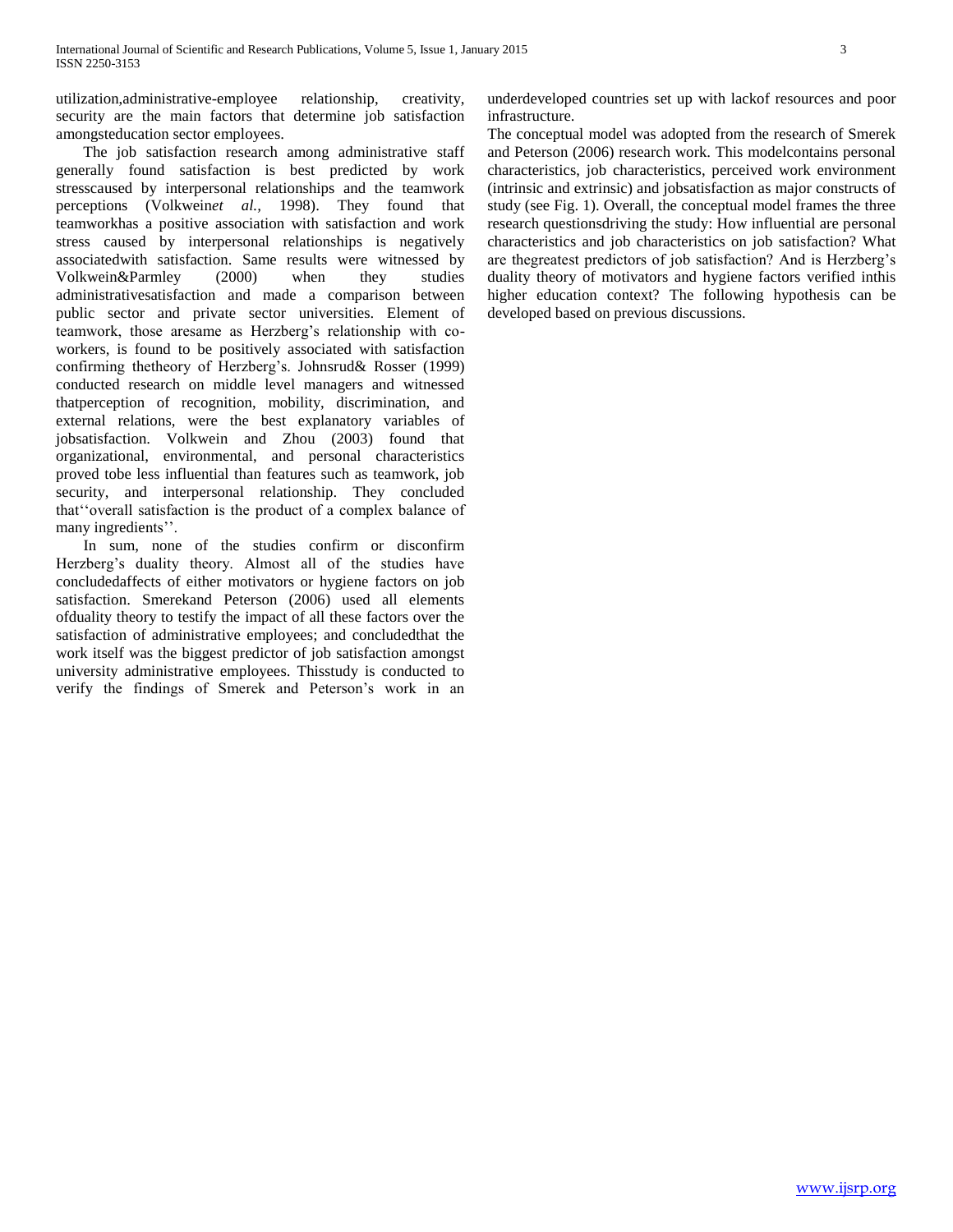

*Figure 1: Herzberg's motivation-hygiene and job satisfaction*

## III. RESULTS AND DISCUSSIONS

 The mean age of respondents was 31 years. Respondents consisted of 93% ( $n = 53$ ) male and 7% ( $n = 4$ ) female academic members. The 4% of campus respondent had attained a doctorate degree, 8% assistant professor, 8% assistance Lecture and 80%

lecturers. The mean number of years teaching experience of respondents was8 years. All of the respondents  $(n = 60 \text{ or } 100\%)$ are permanently employed.

| Table 1. Means and Standard Deviations for Overall Job Satisfaction |  |  |
|---------------------------------------------------------------------|--|--|
|---------------------------------------------------------------------|--|--|

| Variable                 | All Compus members |      | temale |      | Male |           |
|--------------------------|--------------------|------|--------|------|------|-----------|
|                          | mean               | SD   | Mean   | SD   | Mean | <b>SD</b> |
|                          |                    |      |        |      |      |           |
| Overall Job satisfaction | 3.85               | 0.69 | 3.69   | ∩ 77 | 3.86 | 0.68      |

Source: own survey (2014)

 Based on a five point Likert type scale with responses ranging from strongly disagree (1) to strongly agree (5). The overall level of job satisfaction was 3.8 5(SD=.69). In terms of Table 1 the results indicate that there is a not significant mean difference in the levels of job satisfaction experienced by male and female employees. Females reported lower levels of job satisfaction (Mean = 3.69, SD = .77) relative to male faculty (Mean  $= 3.86$ , SD $= .68$ ). Cognizance must however, be taken of the fact that the number of the females who participated in the study made up only 8% of the sample. Thus, drawing conclusions from the results will have little substance.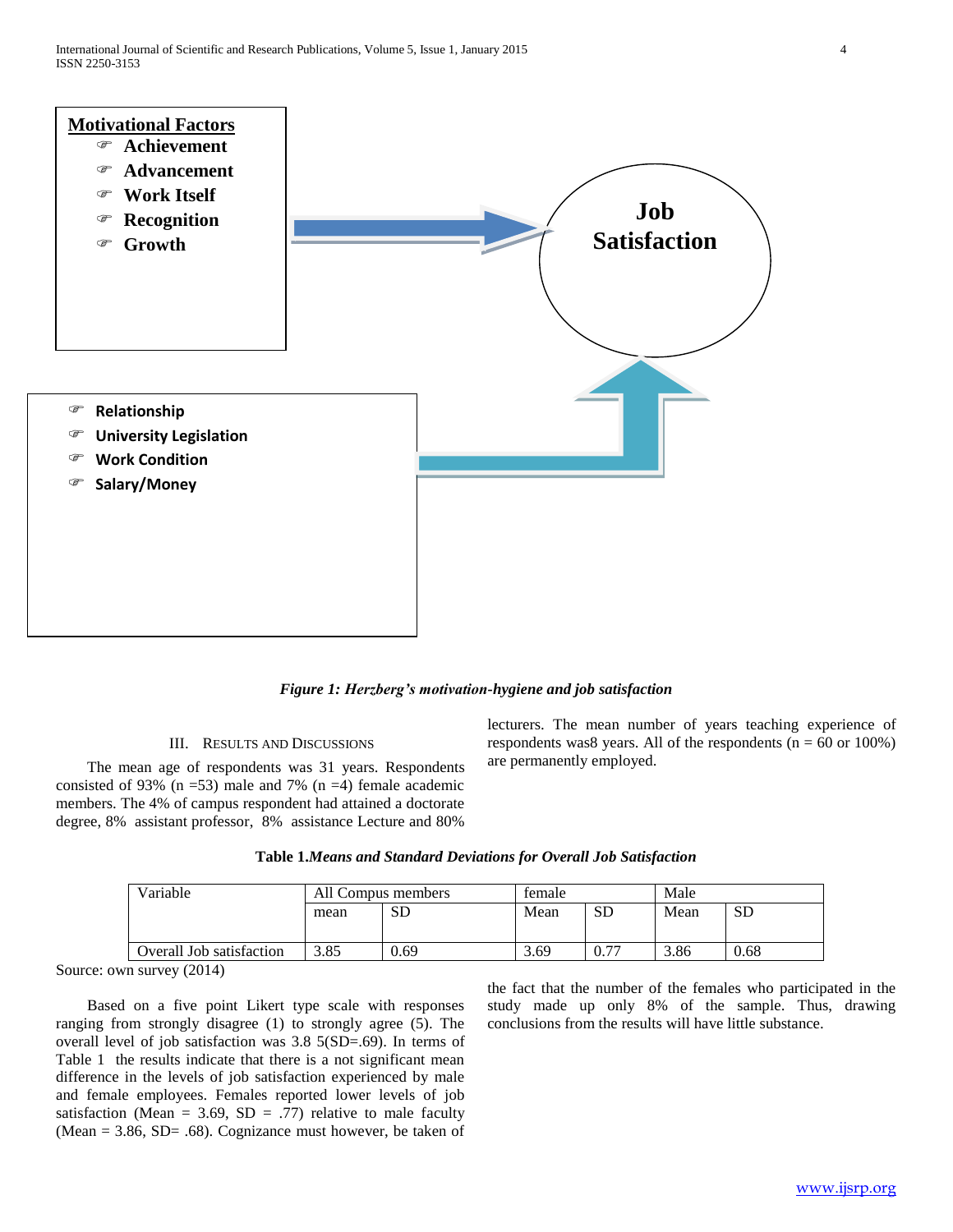## **Table 2.***Means and Standard Deviations for Job Motivator and Hygiene Factors*

| <b>Motivator</b><br>factors | <b>Mean</b> | <b>SD</b>     | <b>Hygiene</b><br><b>Factors</b> | <b>Mean</b> | <b>SD</b> |
|-----------------------------|-------------|---------------|----------------------------------|-------------|-----------|
| Achievement                 | 4.4         | 0.4           | <b>Relationships</b>             | 3.7         | 0.47      |
| <b>Advancement</b>          | 4.3         | 0.63          | <b>University</b>                | 3.4         | 0.66      |
|                             |             |               | Legislation                      |             |           |
| Recognition                 | 2.79        | $0.5^{\circ}$ | salary                           | 2.74        | 0.83      |
| <b>Responsibility</b>       |             | 0.39          | work                             | 2.87        | 10.55     |

| Work itself | U.S | condition |  |
|-------------|-----|-----------|--|
|             |     |           |  |

Source: own survey (2014)

 Based on a five point Likert-type scale with responses ranging from very dissatisfied (1) to very satisfied (5), Academic staff provided the following mean satisfaction scores with the job motivator and hygiene factors: achievement4.4; advancement, 4.3; recognition, 2.79; responsibility, 4.0; work itself, 4.2; Relationship, 3.7; University Legislation, 3.4; salary, 2.74; and working conditions, 2.87 (Table 2)

**Table 3. :** *Relationships between Overall Job satisfaction and Job Motivator and Hygiene Factors*

| motivators     | R       | P          | Hygiene        | R     | P          |
|----------------|---------|------------|----------------|-------|------------|
| factors        |         |            |                |       |            |
| Achievement    | 0.43    | $0.000***$ | Relationships  | 0.23  | $0.076*$   |
| Advancement    | 0.15    | 0.257      | University     | 0.303 | $0.019**$  |
|                |         |            | Legislation    |       |            |
| Recognition    | $-0.37$ | $0.003***$ | salary         | 0.68  | $0.000***$ |
| Responsibility | 0.023   | 0.861      | work condition | 0.710 | $0.000***$ |
| Work itself    | 0.071   | 0.591      |                |       |            |

\*\*\* Significant at 1% \*\* significant at 5% \*significant at 10% Source: own survey (2014)

 Correlations were calculated to describe the relationships between faculty member"s overall level of job satisfaction and the job motivator and hygiene factors (Table 3). Correlation coefficients were as follows: advancement,  $r = .43$ ; achievement,  $r = .15$ ; recognition,  $r = .37$ ; responsibility,  $r = .023$ ; work itself,  $r = .071$ ; salary,  $r = .68$ ; University Legislation,  $r = .303$ ; and working conditions,  $r = .71$ ;

## *Table 4. : Relationship between Overall Job Satisfaction and Selected Demographic Variables*

| <b>Variable</b>                       |       |       |
|---------------------------------------|-------|-------|
| Age                                   | 0.09  | 0.492 |
| Total years teaching                  | $-$ . | 0.447 |
| Degree                                | 0.114 | 0.388 |
| $\sim$ $\sim$ $\sim$ $\sim$<br>$\sim$ |       |       |

Source: own survey (2014)

 *Correlations were calculated to describe the relationships between academic staff overall level of job satisfaction and selected demographic variables (Table 4). The coefficients were*  as follows: age,  $r = 0.09$ ; total years teaching,  $r = -1$ ; and *highest earned degree, r =.114.*

## **Table 5.** *Regression of Overall Job Satisfaction on Selected Independent Variables (Stepwise Entry)*

| <b>Variable</b>          | R <sup>2</sup> | n     |
|--------------------------|----------------|-------|
| Salary                   | 0.475          | 0.571 |
| <b>Working Condition</b> | 0.504          | 0.710 |
| constant                 |                | .596  |
| (0.011)<br>$\sim$        |                |       |

Source: own survey (2014)

 The multiple regressions revealed that three distinct factors could explain the variability among overall job satisfaction. The multiple regression analysis revealed that salary accounted for 47.5% of the variance in the level of overall job satisfaction. When a working condition was added to the regression equation, 50.4% of the variance in overall job satisfaction could be accounted for (Table 5).

## IV. CONCLUSIONS/RECOMMENDATIONS

 The survey reveals that demographic factors such as age, academic rank, and degree no significant impact on job satisfaction; which implies that based upon age, total years teaching, and academic rank of the academic staffs are stable with regard to their overall level of job satisfaction. Nonetheless, demographic characteristics facilitated the discovery of differences in overall job satisfaction by gender. Adihaki Campus academic staff inMekelle University were generally satisfied with their jobs. However, Female college members were less satisfied than male academic staff in the current study. In the research out put the factor **"Achievement"** was the most motivating aspect. The least motivating factor of respondents"s